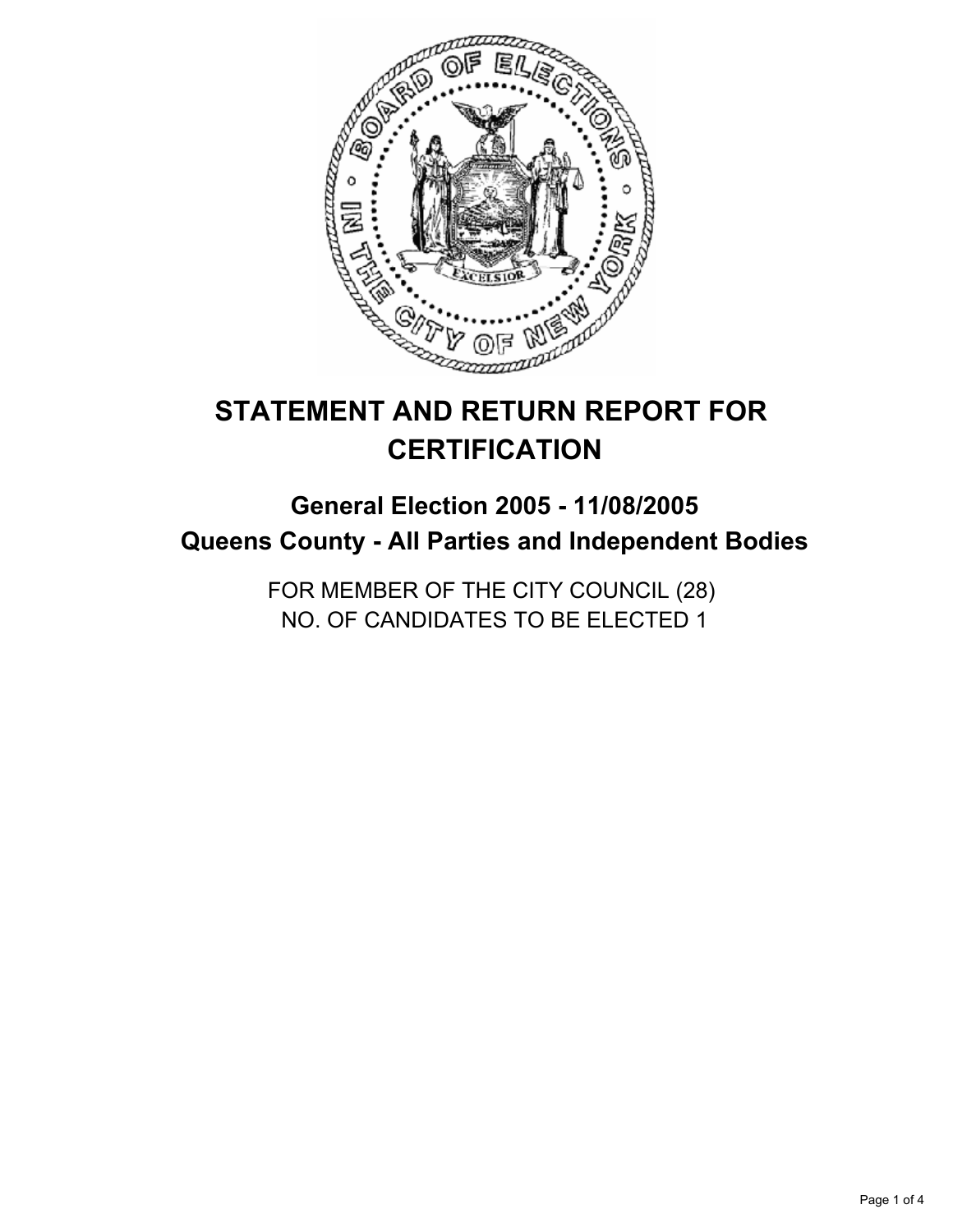

### **ASSEMBLY DISTRICT 25**

| <b>PUBLIC COUNTER</b>          | 670 |
|--------------------------------|-----|
| <b>EMERGENCY</b>               | Ü   |
| ABSENTEE/MILITARY              | 2   |
| AFFIDAVIT                      |     |
| <b>TOTAL BALLOTS</b>           | 683 |
| JERELINE HUNTER (REPUBLICAN)   | 118 |
| THOMAS WHITE JR. (DEMOCRATIC)  | 306 |
| CHARLES A BILAL (INDEPENDENCE) | 31  |
| <b>TOTAL VOTES</b>             | 455 |
| <b>UNRECORDED</b>              | 228 |

#### **ASSEMBLY DISTRICT 27**

| <b>PUBLIC COUNTER</b>          | 289 |
|--------------------------------|-----|
| <b>EMERGENCY</b>               | U   |
| ABSENTEE/MILITARY              | 3   |
| AFFIDAVIT                      |     |
| <b>TOTAL BALLOTS</b>           | 296 |
| JERELINE HUNTER (REPUBLICAN)   | 64  |
| THOMAS WHITE JR. (DEMOCRATIC)  | 113 |
| CHARLES A BILAL (INDEPENDENCE) | 6   |
| <b>TOTAL VOTES</b>             | 183 |
| <b>UNRECORDED</b>              | 113 |

#### **ASSEMBLY DISTRICT 31**

| <b>PUBLIC COUNTER</b>          | 3,710 |
|--------------------------------|-------|
| <b>EMERGENCY</b>               | 37    |
| ABSENTEE/MILITARY              | 35    |
| AFFIDAVIT                      | 42    |
| <b>TOTAL BALLOTS</b>           | 3,824 |
| JERELINE HUNTER (REPUBLICAN)   | 429   |
| THOMAS WHITE JR. (DEMOCRATIC)  | 2,158 |
| CHARLES A BILAL (INDEPENDENCE) | 203   |
| ALLAN JENNINGS (WRITE-IN)      | 3     |
| <b>TOTAL VOTES</b>             | 2,793 |
| <b>UNRECORDED</b>              | 1.031 |

# **ASSEMBLY DISTRICT 32**

| PUBLIC COUNTER                 | 12,410 |
|--------------------------------|--------|
| <b>EMERGENCY</b>               | 19     |
| ABSENTEE/MILITARY              | 130    |
| <b>AFFIDAVIT</b>               | 139    |
| <b>TOTAL BALLOTS</b>           | 12,698 |
| JERELINE HUNTER (REPUBLICAN)   | 765    |
| THOMAS WHITE JR. (DEMOCRATIC)  | 7,552  |
| CHARLES A BILAL (INDEPENDENCE) | 1,815  |
| ALLAN JENNINGS (WRITE-IN)      |        |
| <b>TOTAL VOTES</b>             | 10,133 |
| <b>UNRECORDED</b>              | 2.565  |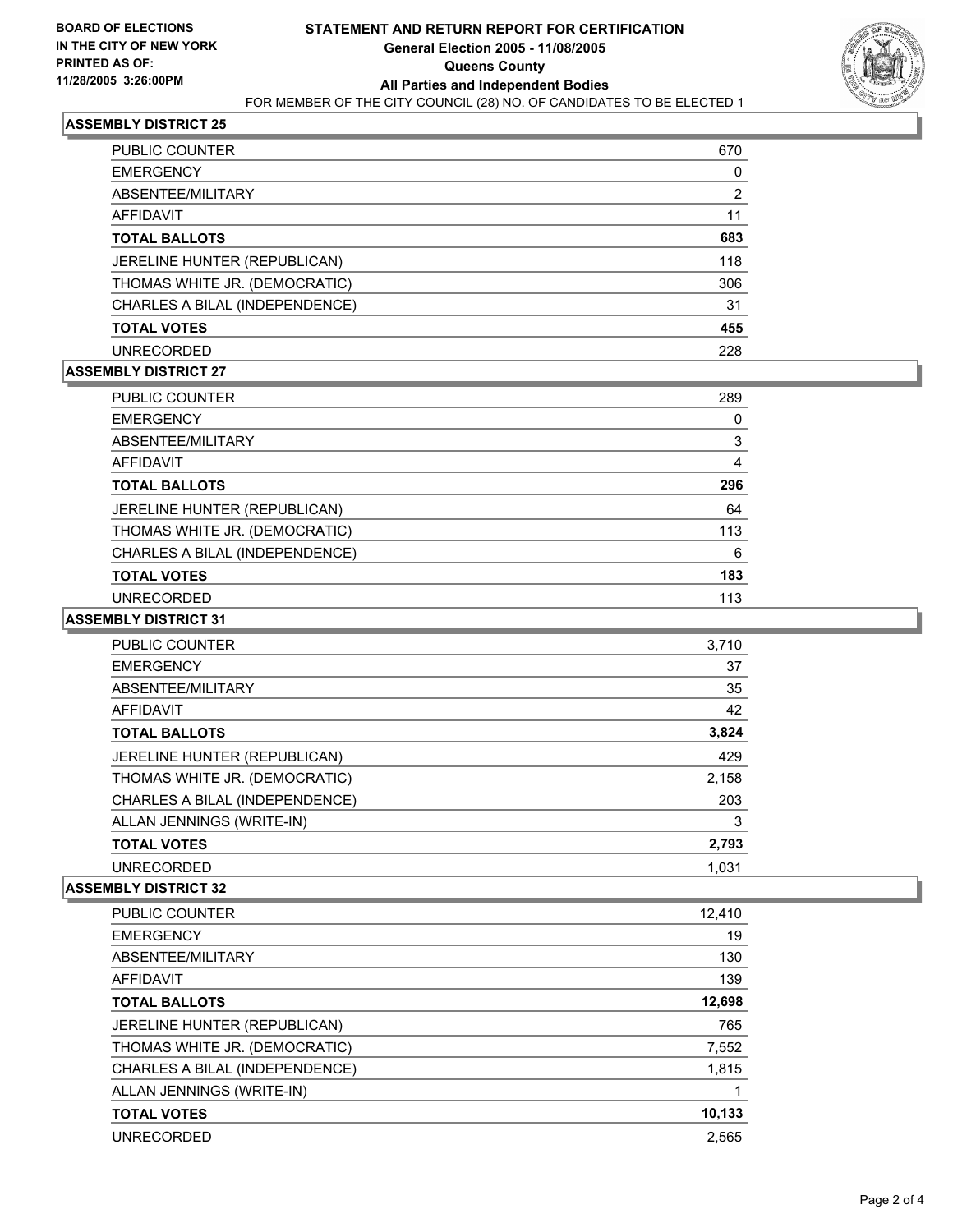

#### **ASSEMBLY DISTRICT 38**

| PUBLIC COUNTER                 | 832 |
|--------------------------------|-----|
| <b>EMERGENCY</b>               | 0   |
| ABSENTEE/MILITARY              | 8   |
| AFFIDAVIT                      | 15  |
| <b>TOTAL BALLOTS</b>           | 855 |
| JERELINE HUNTER (REPUBLICAN)   | 147 |
| THOMAS WHITE JR. (DEMOCRATIC)  | 349 |
| CHARLES A BILAL (INDEPENDENCE) | 40  |
| <b>TOTAL VOTES</b>             | 536 |
| <b>UNRECORDED</b>              | 319 |